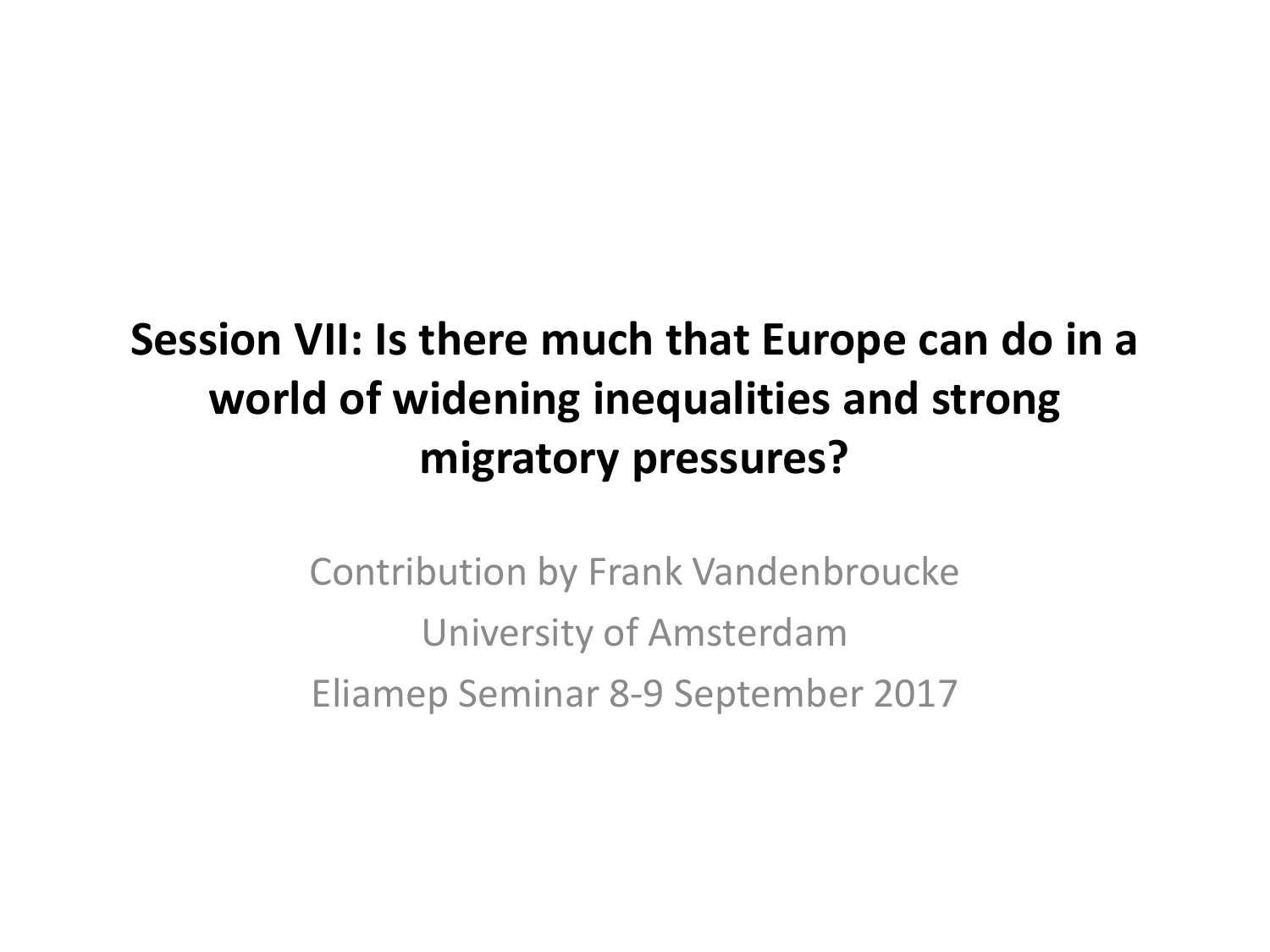### **Four preliminary remarks**

- Inequality and migratory pressure: two different issues
- Inequality is often homespun, rather than the result of globalisation or europeanisation
- EU must be a 'holding environment' for national welfare states, enabling them to address inequalities ('European Social Union')
- In terms of political communication, EU's social dimension must speak to both mobile and non-mobile citizens, and create constituencies (e.g. world of education)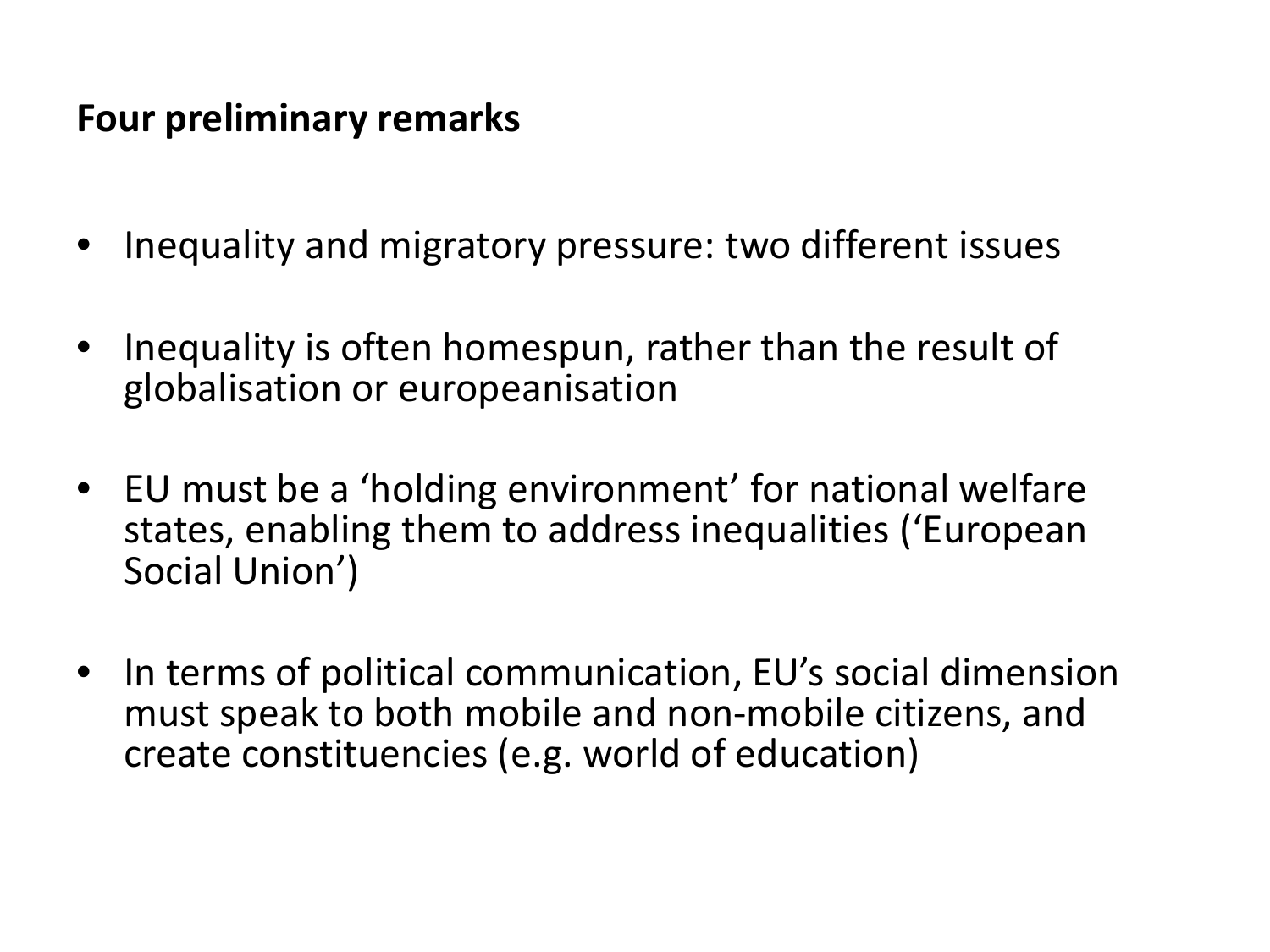## **I. Fair mobility**

- Robust defense of the idea that EU needs both nondiscriminatory free movement of workers and posting, as a matter of fairness
- Reform of the Posted Workers Directive
- Improvements for mobile citizens
- Migration creates less pressure in adequately regulated labour markets: hence, the importance of collective bargaining and social dialogue, and access to social security for all workers, cf. next slide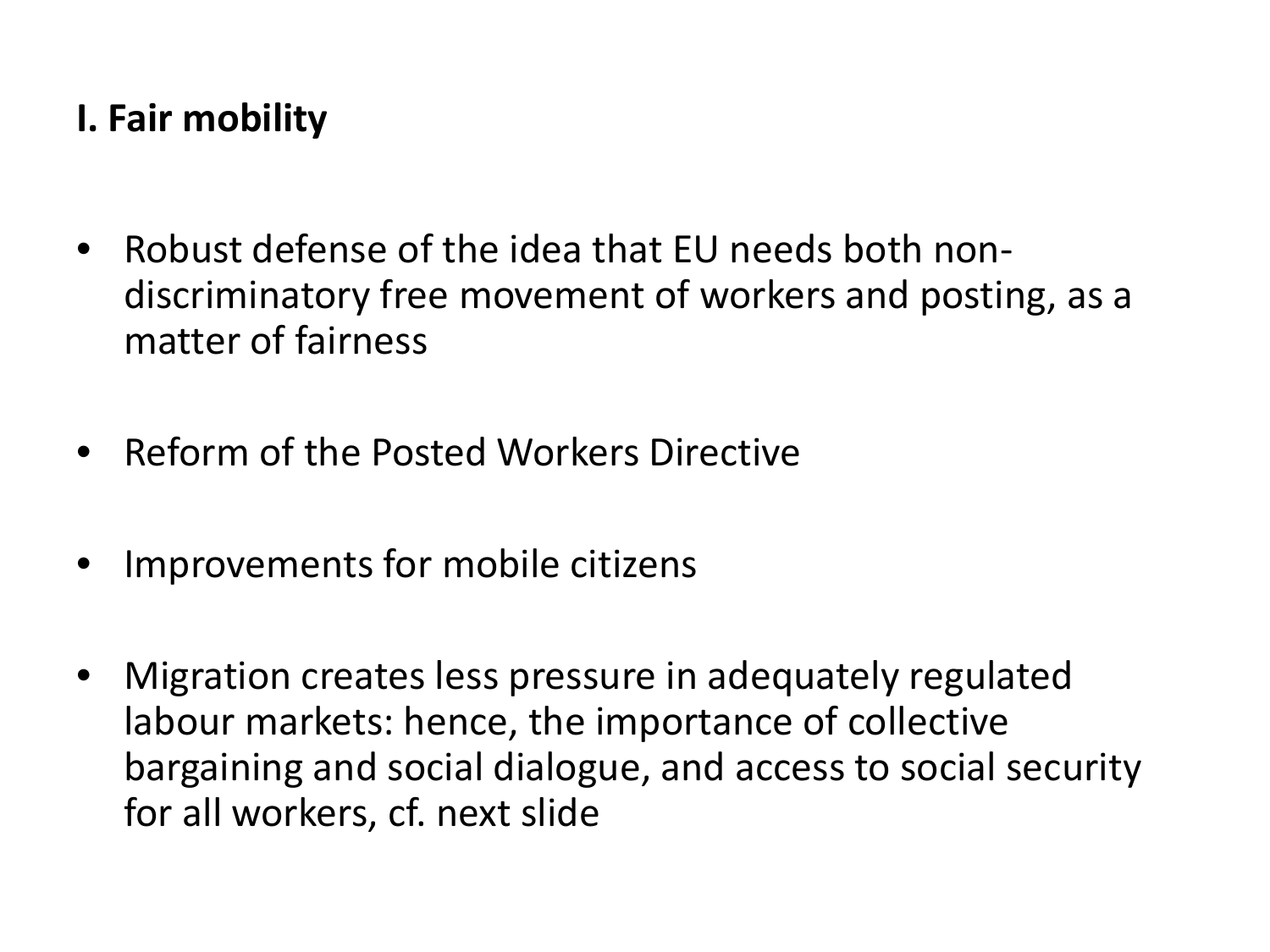### **II. Upward convergence in social standards & performance**

- The *European Pillar of Social Rights*: important initiative, but to be made operational (legislative, financial & policy coordination instruments)
- Priority areas for the stabilisation capacity of welfare states and the successful integration of migrant workers:
	- Access to social protection for all workers
	- Quality of unemployment insurance & activation
	- Universality of minimum wage regimes
- Upward convergence in features supporting the stabilisation capacity of national welfare states is *a fortiori* needed with a view to the eventual organization of a Eurozone re-insurance scheme ('vaccination metaphor').
- [Wage coordination in Eurozone: can it be 'symmetrical' and linked with 'national conversations' on the functional distribution of incomes?]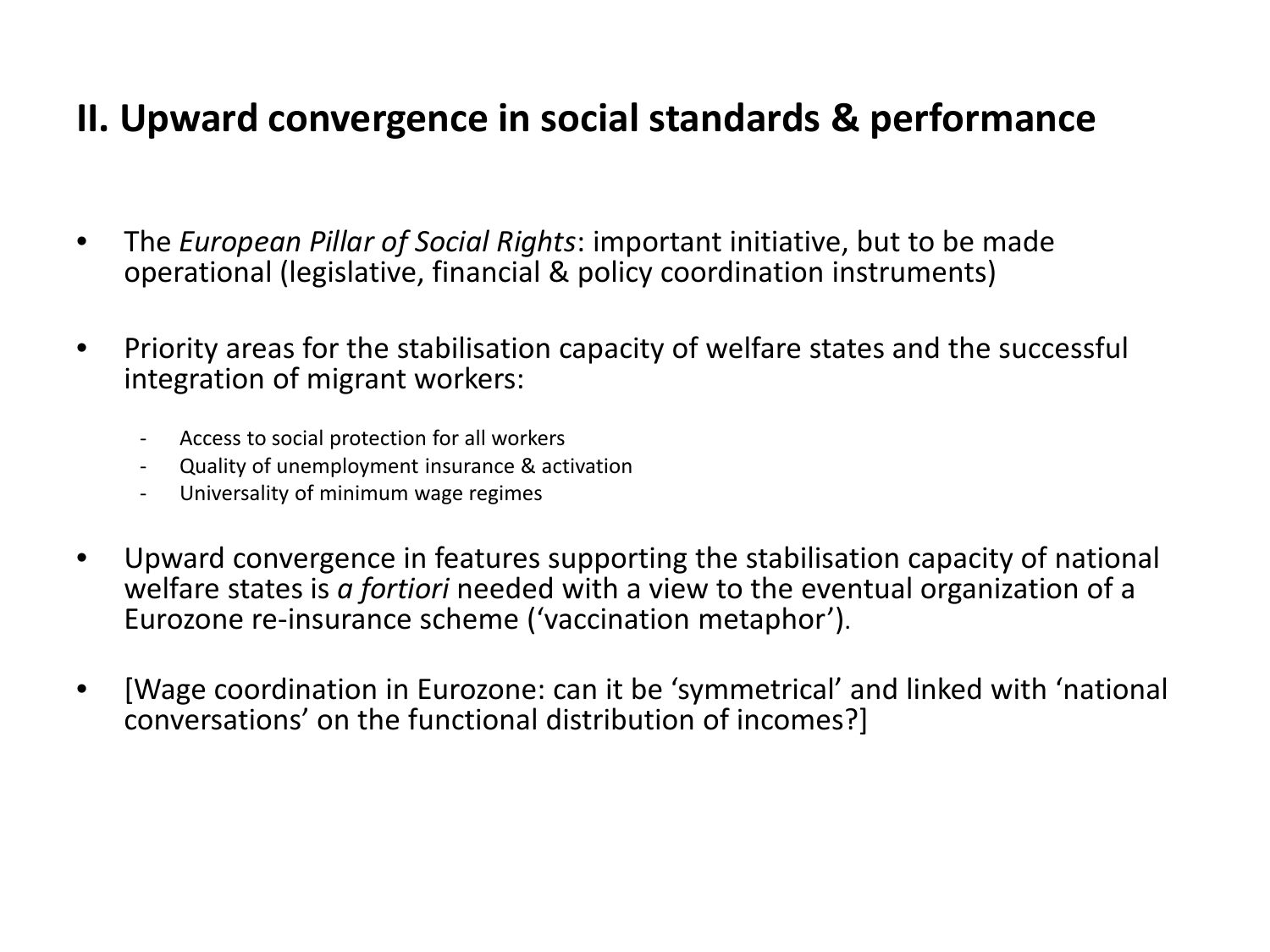### **III. Investment in human capital**

- Revisit the 2013 *Social Investment Package*
- Enhance importance of investment in human capital (child care, education) in European Semester (CSR's), and create budgetary leeway to implement such CSR's in fiscal surveillance of member states.